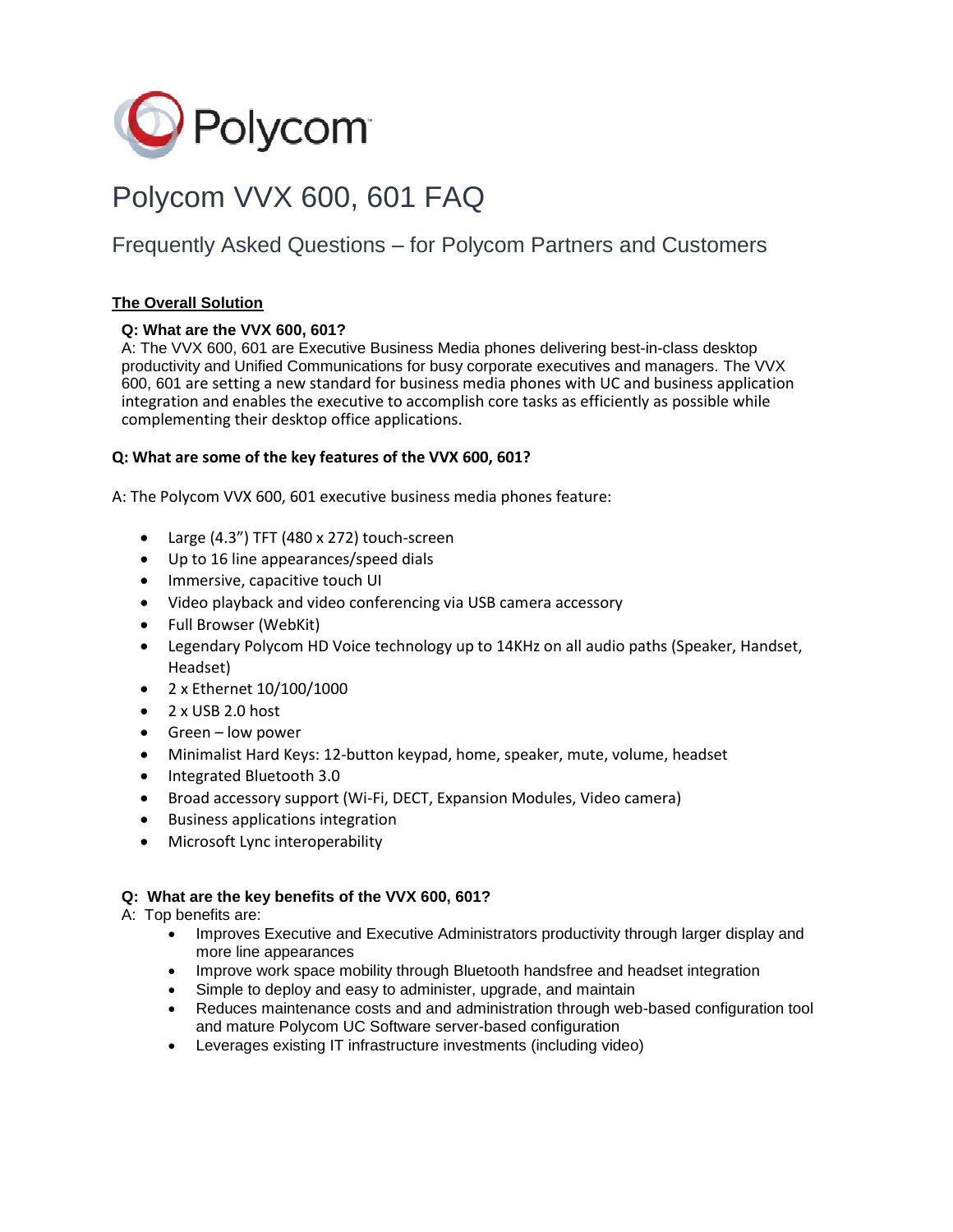• Delivers easy integration with third-party UC and productivity applications

#### **Q: Is local call recording possible with the VVX 600, 601?**

A: The VVX 600, 601 has a USB port that allows for local audio call recording

#### **Q: Does the VVX 600, 601 support electronic hook switch capabilities?**

A: Yes, the VVX 600, 601 supports electronic hook switch capabilities with certain headsets. For more information, refer to a list of all the compatibility headsets on the Support Site

#### **Q: What is the resolution on the VVX 600, 601 touch screen?**

A: The VVX 600, 601 has a 4.3" TFT LCD (480x272 pixel) capacitive, gesture-based touchscreen.

#### **When will demo kits be available for the channel?**

A: Demo kits are in the build process and will be available by December 2012. Please contact your theater sales rep for more information.

#### **Q: What will a demo kit consist of?**

A: It is a self-contained demonstration kit that allows you to demo the VVX 600, 601's point-to-point HD Voice calling capabilities without the need of the Internet.

### **Q: Can I use the VVX 600, 601 on a SIP IP platform that is not on the list of Polycom VIP VVX certified partner platforms?**

A: The VVX 600, 601 phone is only supported for use on the approved platforms. We cannot guarantee interoperability or performance on any non-approved platforms.

#### **Q: What standard is the PoE for VVX 600, 601?**

A: The VVX 600, 601 support IEEE 802.at Power-Over-Ethernet (Class 4) Standards. 2 x Ethernet 10/100/1000. It also includes an energy-saving smart motion detector that enables the screen to go into power-save mode when no one is in the office.

#### **Q: How do I order a VVX with a Power Supply Unit?**

A: The VVX 600, 601 ships PoE as a standard. If you would like to order a PSU it is considered an accessory and part number information can be found in the Polycom Price List.

#### **Q: What is Polycom HD Voice™?**

A: Polycom HD Voice delivers much clearer, more vibrant and life-like conversations than the traditional phone technology. It combines wideband codecs with

our patented Acoustic Clarity Technology into a complete, integrated design to maximize the audio performance of the VVX phone. You can learn more at [www.polycom.com/hdvoice](http://www.polycom.com/hdvoice)

#### **Q: What types of applications can you run on the VVX 600, 601?**

A: The VVX 600, 601 support HTML5 and XML-based applications including:

- Applications for communications enabled business processes (CEBP)
- Personal productivity applications, such as the Polycom Desktop Connector
- Exchange Calendar integration,
- Visual conference management,
- Embedded video elements